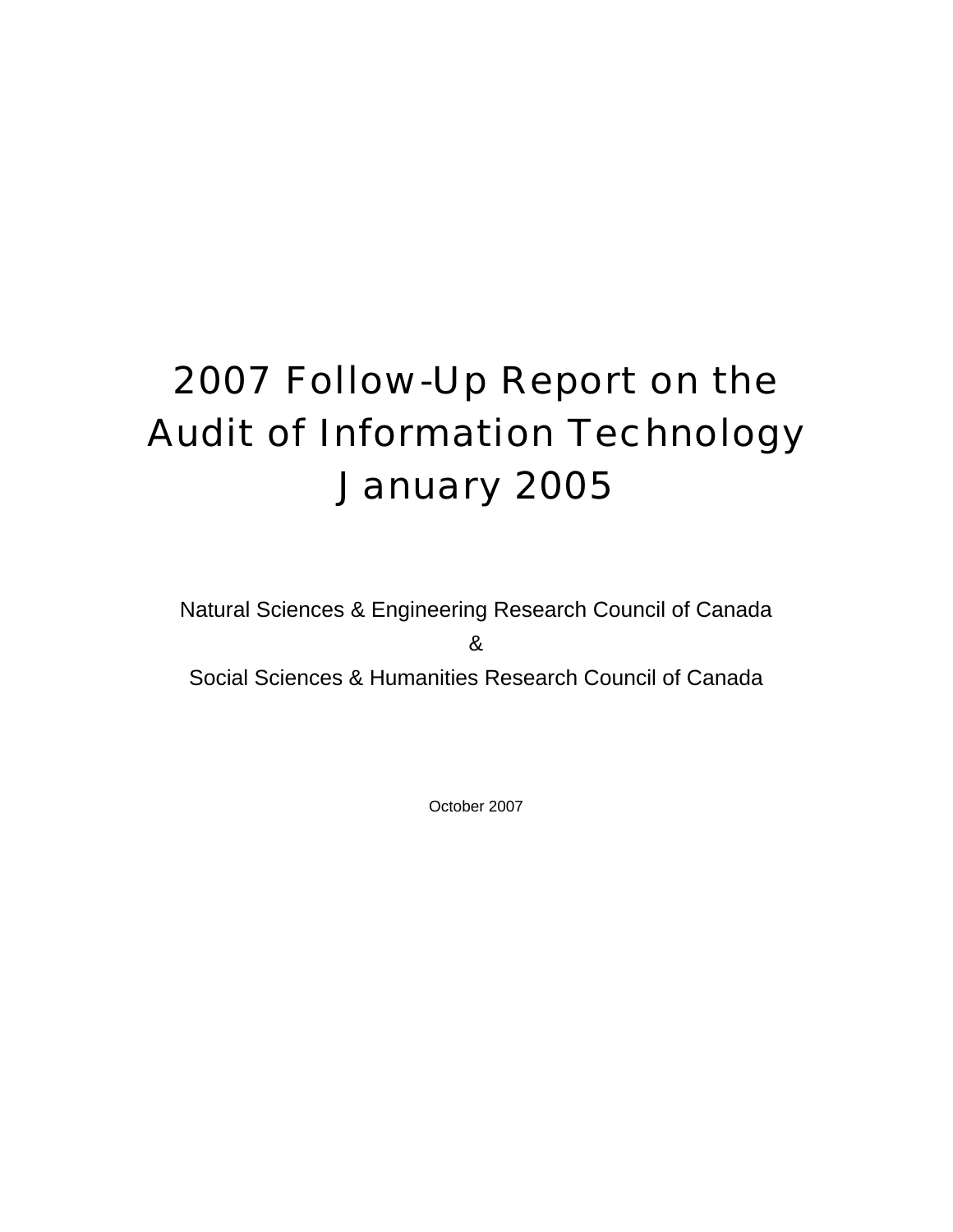# Follow-up Report on the Audit of Information **Technology**

### **Introduction**

In accordance with NSERC – SSHRC's annual plan for internal audit, a follow-up audit of the 2005 Audit of Information Technology occurred. This report presents the observations and findings of the follow-up audit. Being a follow-up audit, the focus was the actions taken in response to recommendations made in 2005.

# **Objectives and Scope**

The primary objective and scope of the follow-up audit were to report on the status of the approved management action plans related to the recommendations in the 2005 Audit of Information Technology.

Governance was a significant issue raised in the 2005 Audit. In response, management introduced the IM/IT Bi-Council Steering Committee to oversee and provide direction to the IT function. Given the importance of this change, we took the opportunity to observe two meetings of the committee, as a means to comment on and, if appropriate, offer suggestions to improve its operations.

Accordingly, the follow-up audit was completed in two phases, coinciding with two meetings of the committee. The first phase commenced in June 2007 and was completed in July 2007, focusing on the status of management responses to audit recommendations. The second phase commenced in September 2007 and was completed in October 2007, allowing us to observe a second meeting of the committee.

# **Approach**

The follow-up audit was conducted in accordance with the internal auditing standards for the Government of Canada. The approach included:

- Reviewing the information technology audit report;
- Reviewing the management action plans related to the recommendations in the audit report;
- Developing an audit approach for these issues;
- Interviewing responsible managers and examining pertinent documentation related to the action plan;
- Observing two meetings of the NSERC SSHRC IM/IT Bi-Council Steering Committee;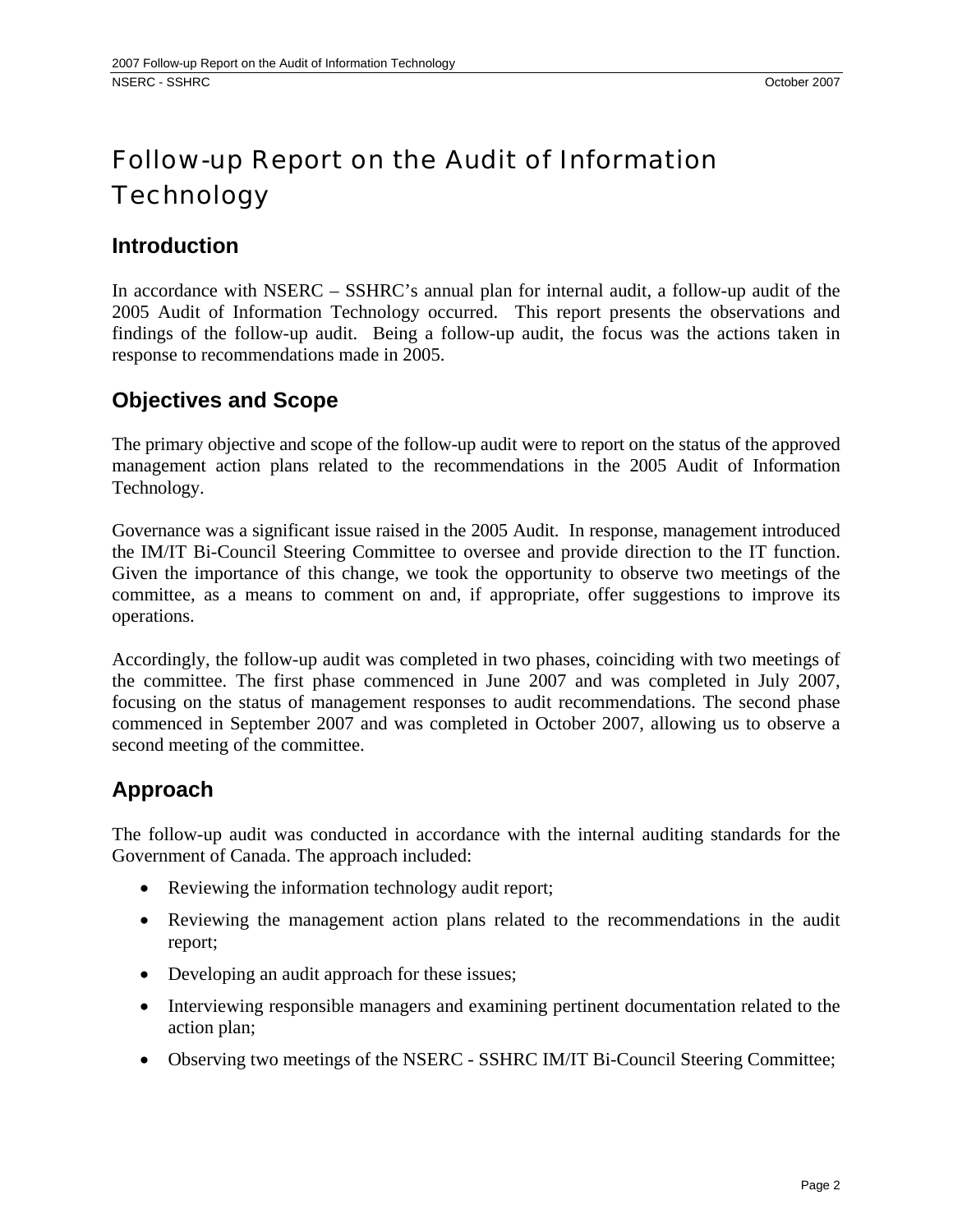- Interviewing or requesting input from executive members of NSERC and SSHRC and the Vice President, CASD;
- Conducting such tests, as necessary, to assess the effectiveness of current practices; and,
- Discussing preliminary audit findings, with the Corporate Internal Auditor and the responsible management.

# **Background to the Follow-up Audit**

The Natural Sciences and Engineering Research Council of Canada (NSERC) and the Social Sciences and Humanities Research Council of Canada (SSHRC) share administrative services through the Common Administrative Services Directorate (CASD). Included in the shared directorate is an Information Services Division (ISD). During 2004, an audit was conducted of Information Technology in the two councils. An audit report, which contained 22 recommendations for the strengthening of the information technology function, was released in January 2005. In February 2005, management provided their action plan in response to the recommendations contained in the audit report.

Notice to Reader: Since the time of the audit, organizational changes occurred, such that the organization responsible for information services is now the Information Management and Technology Services Division (IMTS). While recommendations and management responses in the original audit report referred to ISD or ITSS, such references have been amended to IMTS in line with current structure.

# **Overall Conclusions**

Positive progress was observed in response to all recommendations made in the 2005 Audit.

As of September 2007, fifteen of the twenty-two 2005 recommendations have been implemented and seven recommendations remain in progress. Our tests confirmed the implementation of management actions, reported as completed, and the accuracy of the status reports for the seven recommendations remaining in-progress.

Two recommendations have been made regarding the operations of the IM/IT Bi-Council Steering Committee, as result of the follow-up audit.

- 1. The Committee should re-instate semi-annual monitoring and reporting of the seven recommendations remaining in-progress, until all are resolved.
- 2. The Committee should review its terms of reference ensure it complements those of other committees with particular attention to approval of IT Plan and reporting and resolution of non-compliance and risk issues.

No further follow-up activity is recommended for Internal Audit regarding the Audit of Information Technology.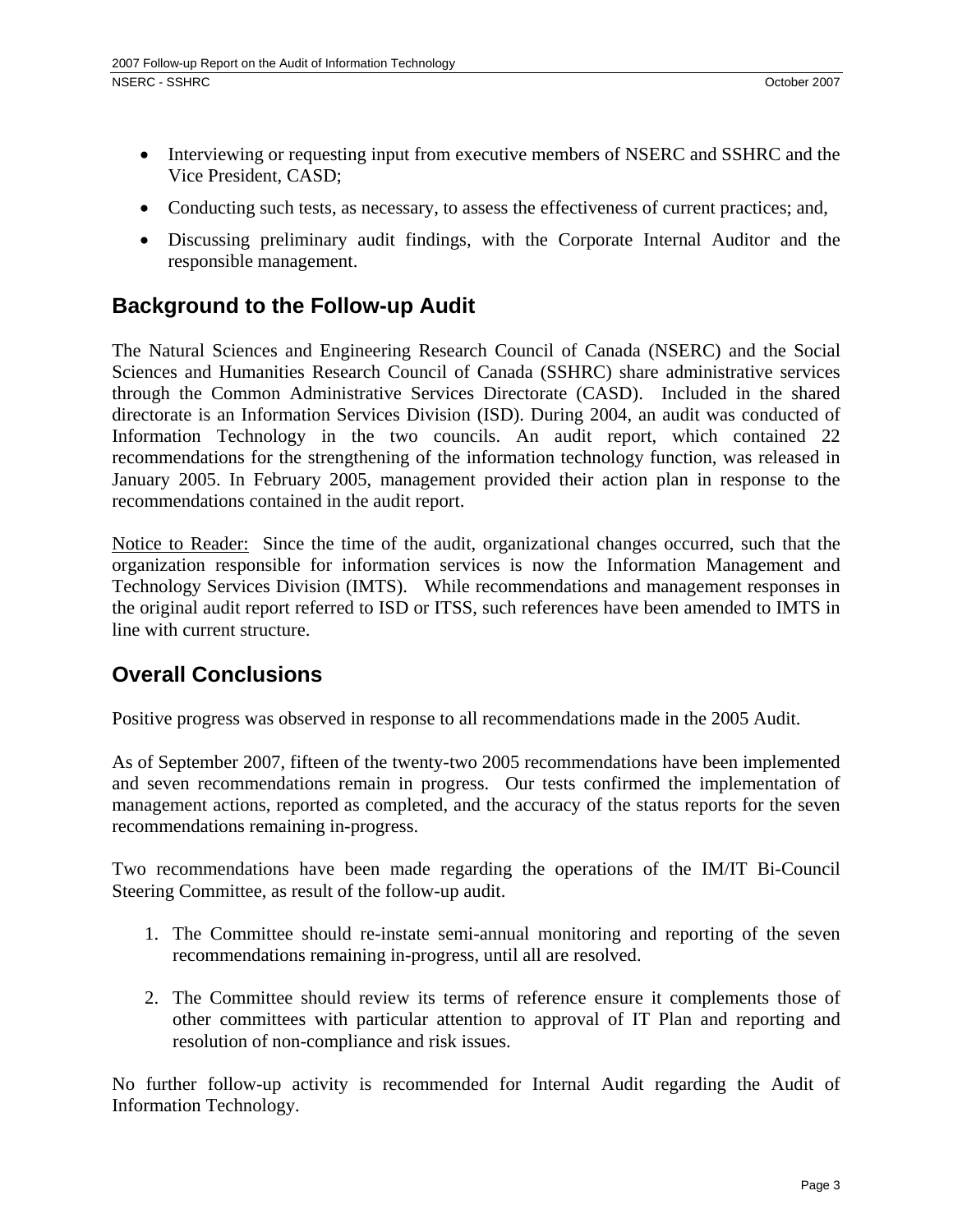# **Detailed Observations**

#### **1. Organizational and Operating Changes**

In an effort to increase efficiency, the information technology functions for both councils have been centralized under CASD. In mid-2007, an Executive Director, IMTS was hired to oversee the management of the information technology (IT) function.

In addition to the organizational changes, information technology has been striving to better focus their resources by reducing and consolidating the number of projects they are committed to delivering. Approximately two years ago, annual project lists included over 200 projects. This number has been significantly reduced and is now less than half that number. To better address users needs, further consolidation of IT projects and increased use of commercial off-the-shelf products are planned.

#### **2. Monitoring of Implementation of Recommendations**

For the first two years subsequent to the release of the January 2005 audit report, IMTS regularly monitored progress on the implementation of the audit recommendations. Progress updates were recorded as of June 2005, October 2005, February 2006 and October 2006, (the last update performed).

#### **3. Accuracy of Progress Monitoring**

During the follow-up audit, documentary evidence was requested to support the progress reported for each recommendation in the October 2006 progress update. The reporting of progress was found to be accurate. The evidence obtained, relative to the current status of the implementation of each recommendation, supported the information provided in the October 2006 progress update.

#### **4. Current Status of Recommendations**

As of September 2007, fifteen of the twenty-two 2005 recommendations have been implemented and seven recommendations remain in progress. Some of the key initiatives which have been implemented include:

- The establishment of the IM/IT Bi-Council Steering Committee;
- The production of a multi-year Bi-Council technological vision;
- The development of a comprehensive Threat and Risk Assessment of the IT infrastructure environment;
- The implementation of a template which requires the completion of Threat and Risk Assessments for each new system initiative; and,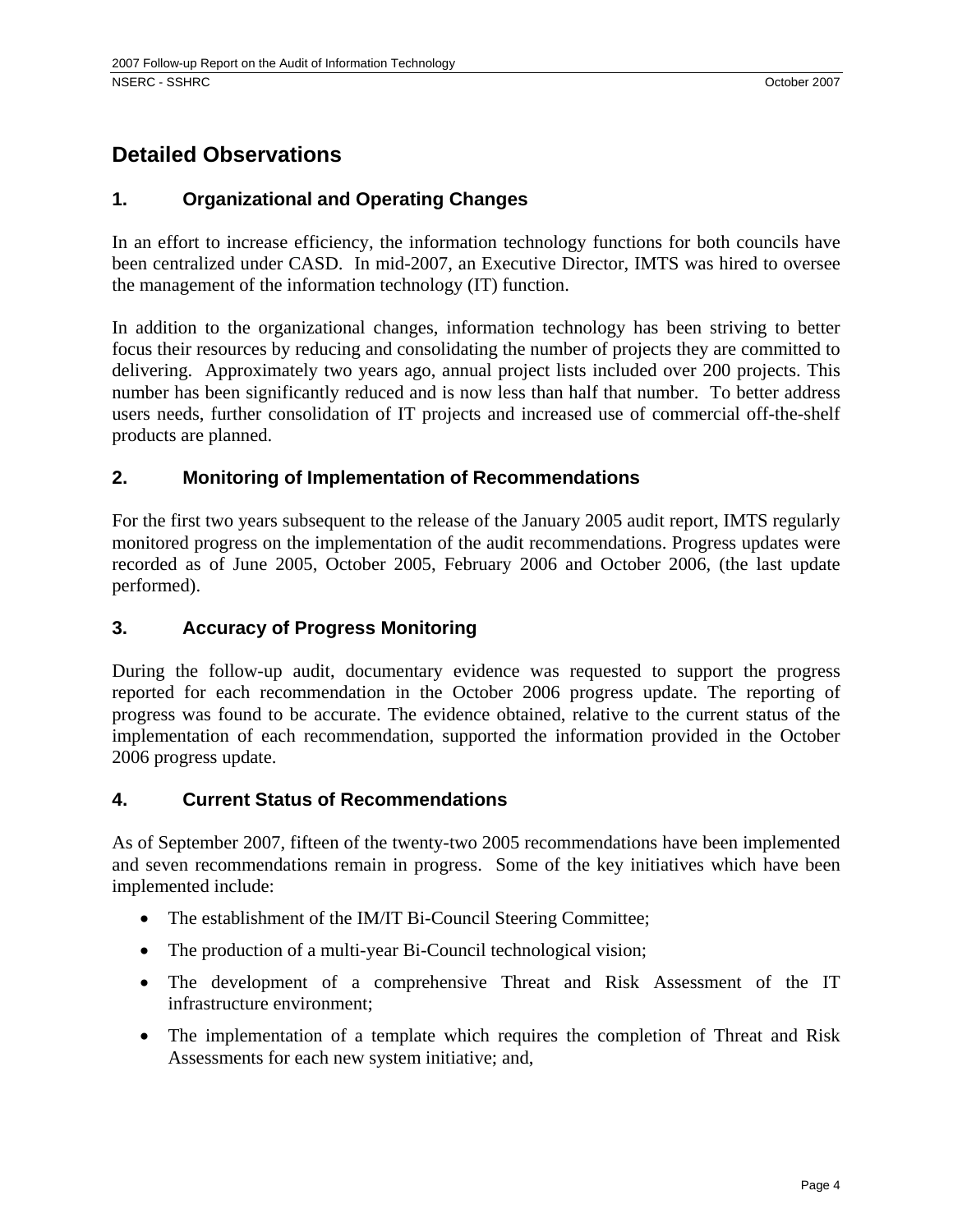• The completion of a TBS required, Management of IT Security (MITS) compliance assessment.

Appendix A provides detailed information on the in-progress audit recommendations.

#### **5. Governance and Risk Management**

At the current time, governance structures at NSERC-SSHRC are under review. This review of governance structures may present opportunities to increase the effectiveness of information technology through strengthened oversight arrangements. It was noted that several committees appear to have an advisory capacity with regards to information technology. What was not as clear is how the information technology plans and objectives directly relate to the NSERC-SSHRC multi-year strategic plans and who approves the information technology project plan.

Another element which was not clearly enunciated in committee terms of reference was who is accountable for monitoring and managing IT risks in the Councils.

With regards to risk, two core information technology documents were completed in 2007, a comprehensive Threat and Risk Assessment of Information Technology Infrastructure and a required Treasury Board Secretariat questionnaire on the Management of IT Security (this information is used by TBS to monitor departmental and government-wide compliance with government IT security requirements).

The Threat and Risk Assessment identified six areas of medium risk to be addressed and the Management of IT Security (MITS) questionnaire identified fourteen points of non-compliance within the Councils.

#### **6. Cost /Benefit Assessments**

During the conduct of the follow-up audit, full costs for information technology projects were not available. IMTS is working towards this goal by assigning salary and other than salary costs to IT projects.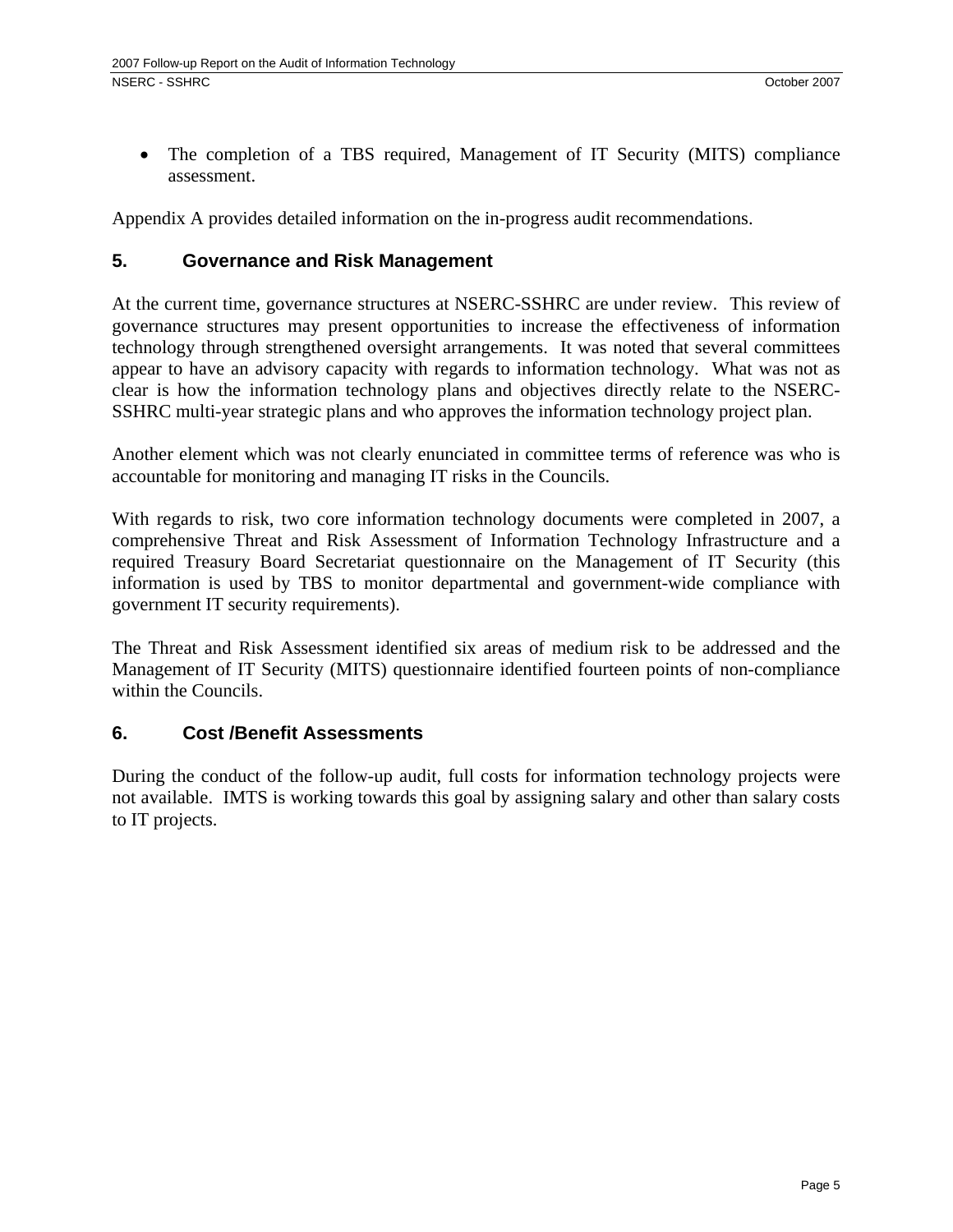# **Follow-up Audit Recommendations & Management Responses**

#### **1. Continued Monitoring**

It is recommended that the IM/IT Bi-Council Steering Committee re-instate semi-annual monitoring and reporting of the seven recommendations, which are still in progress until all are resolved.

#### **Management Response**

Response: Management agrees with recommendations as stated.

Action: The IM/IT Bi-Council Steering Committee will add an "IT Audit Update" item to its agenda for the first and third meeting of each fiscal year until all recommendations are completely resolved.

#### **2. Governance and Risk Management**

In conjunction with the internal reviews of governance, it is recommended that the IM/IT Bi-Council Steering Committee review the various committees' terms of reference to ensure that respective roles relative to information technology of the various executive and management committees are clear and complement those of the IM/IT Bi-Council Steering Committee, particularly as they relate to:

- A. Approving the IT Plan and its revision (the list of projects that IT resources can be devoted to and the process to be followed to add or remove projects).
- B. Identifying and agreeing on which committee(s) is to be informed of the existence and disposition of non-compliance and risk issues.

#### **Management Response**

- Response: Management agrees with recommendations as stated.
- Action A: The IM/IT Bi-Council Steering Committee will ensure that the responsibility and accountability for approving and maintaining the annual IT Plan is appropriately referenced within its Terms of Reference.
- Action B: The IM/IT Bi-Council Steering Committee will ensure that the responsibility and accountability for addressing IT non-compliance and risk issues are communicated to and acted upon by the appropriate committee(s) subsequent to the completion of the internal reviews of governance.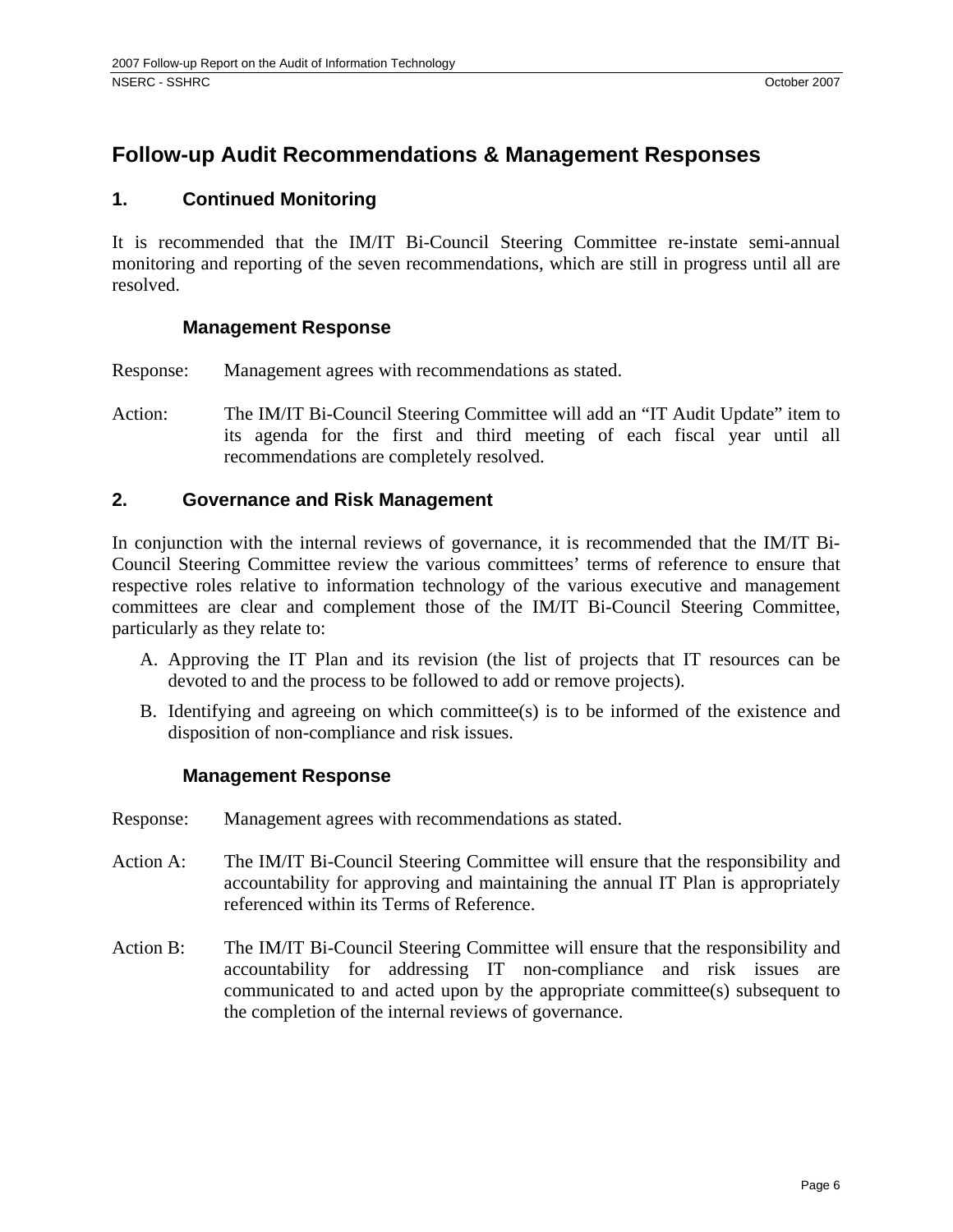| <b>Appendix A</b><br><b>FOLLOW-UP AUDIT</b>       |                                                                                                                                                                                                                                                                                                                                                                                                                                                                |                                                                                                                                                                                                                                                                                                                                                                                                                                                       |  |  |
|---------------------------------------------------|----------------------------------------------------------------------------------------------------------------------------------------------------------------------------------------------------------------------------------------------------------------------------------------------------------------------------------------------------------------------------------------------------------------------------------------------------------------|-------------------------------------------------------------------------------------------------------------------------------------------------------------------------------------------------------------------------------------------------------------------------------------------------------------------------------------------------------------------------------------------------------------------------------------------------------|--|--|
| <b>Information on In-Progress Recommendations</b> |                                                                                                                                                                                                                                                                                                                                                                                                                                                                |                                                                                                                                                                                                                                                                                                                                                                                                                                                       |  |  |
|                                                   | ORIGINAL<br><b>RECOMMENDATIONS</b>                                                                                                                                                                                                                                                                                                                                                                                                                             | STATUS OF IN-PROGRESS RECOMMENDATIONS                                                                                                                                                                                                                                                                                                                                                                                                                 |  |  |
| 1.                                                | 5.1 IT Policies                                                                                                                                                                                                                                                                                                                                                                                                                                                | Status September 2007: In progress                                                                                                                                                                                                                                                                                                                                                                                                                    |  |  |
|                                                   | In collaboration with the<br>Administration Division,<br>IMTS should identify the IT<br>areas to be covered by IT<br>policies, assign a priority<br>and a development<br>schedule to each new<br>policy, develop each one<br>according to the<br>established timeline,<br>present them to the IM/IT<br>steering committee for<br>approval, and develop a<br>roll out strategy to cover<br>the communication to staff<br>and posting on the<br>Intranet.        | As of October 2005, IMTS had established an ongoing process for<br>identifying and documenting new IT policies which included:                                                                                                                                                                                                                                                                                                                        |  |  |
|                                                   |                                                                                                                                                                                                                                                                                                                                                                                                                                                                | Identifying new IT policy requirements at the IMTS Managers'<br>$\bullet$<br>annual planning retreat;                                                                                                                                                                                                                                                                                                                                                 |  |  |
|                                                   |                                                                                                                                                                                                                                                                                                                                                                                                                                                                | In collaboration with the Administration Division, identifying<br>$\bullet$<br>potential overlap between IT and Administration policies,<br>assigning priorities, preparing development schedules and<br>documenting the policies; and                                                                                                                                                                                                                |  |  |
|                                                   |                                                                                                                                                                                                                                                                                                                                                                                                                                                                | Developing a rollout strategy.                                                                                                                                                                                                                                                                                                                                                                                                                        |  |  |
|                                                   |                                                                                                                                                                                                                                                                                                                                                                                                                                                                | At that time, the need for an Information Management Policy,<br>requiring collaboration between IT and Administration was been<br>identified.                                                                                                                                                                                                                                                                                                         |  |  |
|                                                   |                                                                                                                                                                                                                                                                                                                                                                                                                                                                | Prior to the creation of the IM/IT Steering Committee, there did not<br>appear to be a governance body in the Bi-Council with a mandate to<br>review and approve IM/IT polices for NSERC-SSHRC. However, a<br>committee governance review is currently underway within both<br>Councils. The results of these reviews are expected to set clear roles<br>and responsibilities that will account for the IM/IT related policy<br>review and approvals. |  |  |
| 2.                                                | 6.1 Service Level                                                                                                                                                                                                                                                                                                                                                                                                                                              | Status September 2007: In progress                                                                                                                                                                                                                                                                                                                                                                                                                    |  |  |
|                                                   | Agreements<br><b>IMTS</b> should review its<br><b>SLA (Service Level</b><br>Agreement) and identify<br>performance targets for<br>Network Administration,<br>System Development,<br>Helpdesk Services,<br>Internet and Intranet.<br>These performance<br>targets need to be<br>negotiated with the<br>clients, included in a<br>revised SLA, monitored<br>for compliance, reported<br>on a regular basis, and<br>communicated to the IT<br>Steering Committee. | IMTS indicate that their existing Service Level Agreement (SLA) has<br>required updating since 2004. They are in the process of subdividing<br>this generic agreement into more specific service SLA's.                                                                                                                                                                                                                                               |  |  |
|                                                   |                                                                                                                                                                                                                                                                                                                                                                                                                                                                | Throughout 2007-08 IMTS plan to create 2 new specific SLA's - one<br>for Corporate Application Support services, and another for<br>Electronic Business Solution Development services. The existing<br>SLA would then be updated to remove reference to those services<br>that will have their own more specific client SLA.                                                                                                                          |  |  |
|                                                   |                                                                                                                                                                                                                                                                                                                                                                                                                                                                | An IMTS Corporate System Development SLA was drafted in July<br>2007 and IMTS plans to complete both new SLA's by the end of<br>07/08.                                                                                                                                                                                                                                                                                                                |  |  |
|                                                   |                                                                                                                                                                                                                                                                                                                                                                                                                                                                | In the interim, the eBusiness Support for External Clients document,<br>while not a formal SLA, does serve as a service commitment by the<br>On-line Service Helpdesk to the external user community.<br>This<br>document will be rolled into the Electronic Business Solution<br>Development services SLA.                                                                                                                                           |  |  |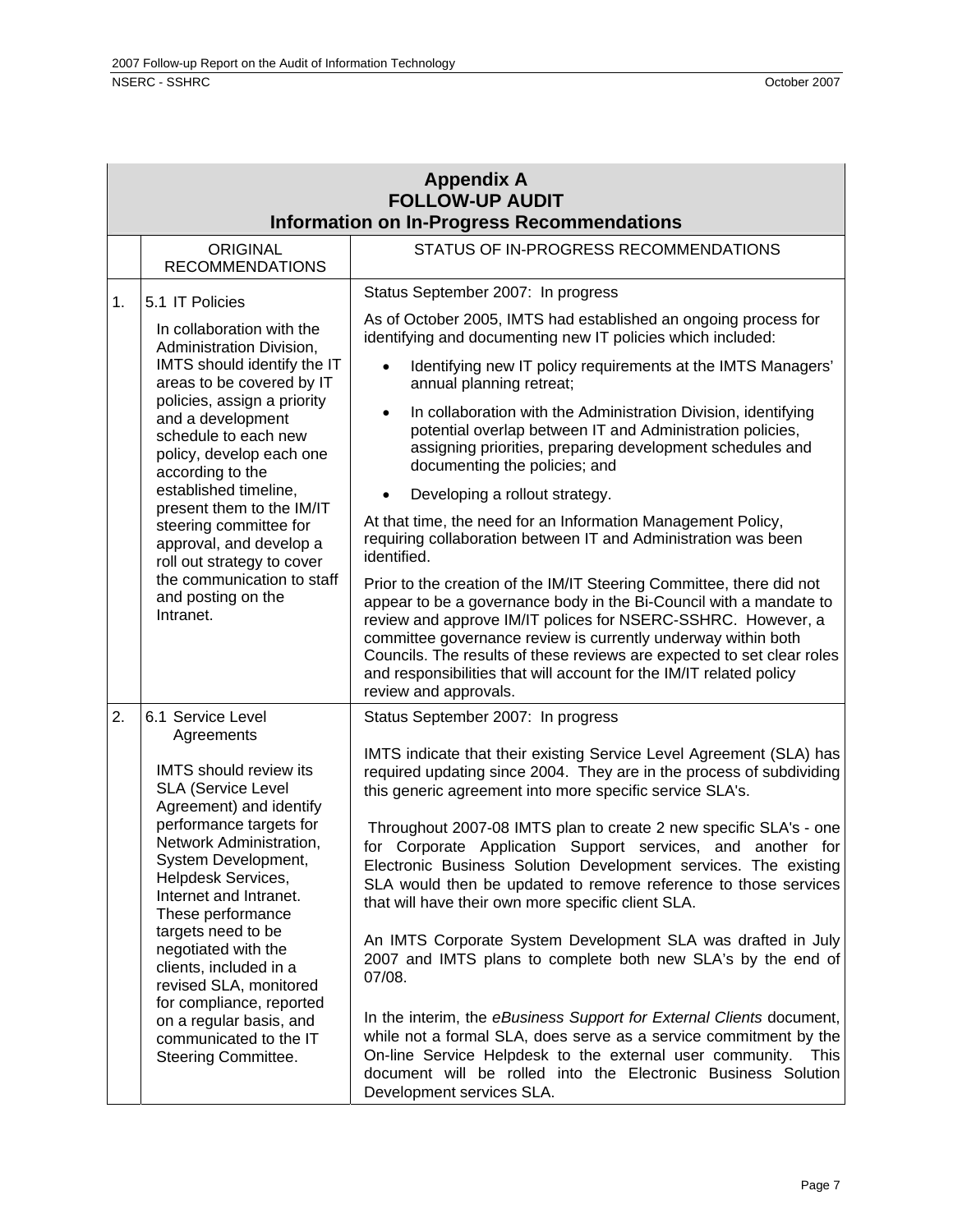| <b>Appendix A</b><br><b>FOLLOW-UP AUDIT</b><br><b>Information on In-Progress Recommendations</b> |                                                                                                                                                                                                                              |                                                                                                                                                                                                                                                                                                                                                                                                                                                                                                                                                                                                                                                                                                                                                                                                                                                                                                                                                                                                                                                                                                                                                                                                                                                                                                                                                         |  |
|--------------------------------------------------------------------------------------------------|------------------------------------------------------------------------------------------------------------------------------------------------------------------------------------------------------------------------------|---------------------------------------------------------------------------------------------------------------------------------------------------------------------------------------------------------------------------------------------------------------------------------------------------------------------------------------------------------------------------------------------------------------------------------------------------------------------------------------------------------------------------------------------------------------------------------------------------------------------------------------------------------------------------------------------------------------------------------------------------------------------------------------------------------------------------------------------------------------------------------------------------------------------------------------------------------------------------------------------------------------------------------------------------------------------------------------------------------------------------------------------------------------------------------------------------------------------------------------------------------------------------------------------------------------------------------------------------------|--|
|                                                                                                  | <b>ORIGINAL</b><br><b>RECOMMENDATIONS</b>                                                                                                                                                                                    | STATUS OF IN-PROGRESS RECOMMENDATIONS                                                                                                                                                                                                                                                                                                                                                                                                                                                                                                                                                                                                                                                                                                                                                                                                                                                                                                                                                                                                                                                                                                                                                                                                                                                                                                                   |  |
| 3.                                                                                               | 8.2 Tracking Incidents and<br>Requests<br>IMTS should investigate<br>the advantages of<br>endorsing a more<br>comprehensive incident<br>tracking system and<br>maintaining a single<br>database for all service<br>requests. | Status September 2007: In progress<br>This project is to provide a common, single ITIL (Information<br>Technology Infrastructure Library) compliant tool to assist in<br>performing incident, problem, configuration, change, release and<br>service level management and associated reporting.<br>This tool will replace the in-house built inventory management<br>system and will also be made available to divisions outside of<br>Information Technology and Support Services Division as required,<br>for example within Admin at their own helpdesk, at IM and for the<br>purchasing section in Admin.<br>This is a multi-year project with 3 phases.<br>Phase 1 is the deployment of incident and request<br>management and is complete.<br>Phase 2 is the deployment of Change, Release and<br>$\bullet$<br>Configuration management modules started in September<br>2007.<br>Phase 3 will complete the project with Service Level<br>$\bullet$<br>management, Problem management and basic financial<br>management modules.<br>This project involves defining and revising the internal processes<br>associated with each module in order to apply industry best<br>practices. ITIL is the IT Infrastructure Library and it is a framework<br>of best practice approaches intended to facilitate the delivery of high<br>quality IT services. |  |
| 4.                                                                                               | 8.3 Escalation Process<br>IMTS should institute a<br>formal escalation process<br>to solve more complex<br>problems.                                                                                                         | Status September 2007: In progress<br>Same as 8.2                                                                                                                                                                                                                                                                                                                                                                                                                                                                                                                                                                                                                                                                                                                                                                                                                                                                                                                                                                                                                                                                                                                                                                                                                                                                                                       |  |